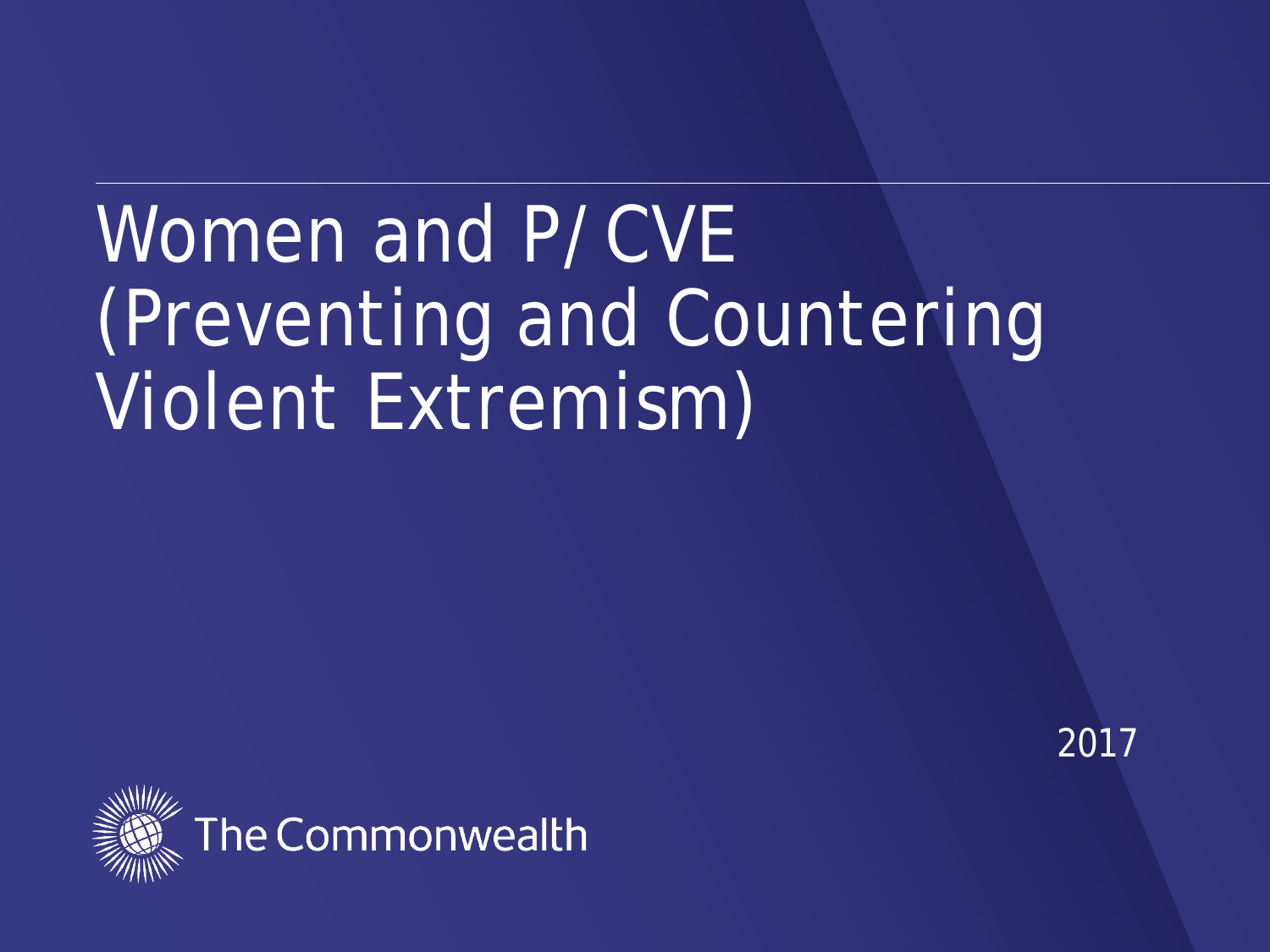

### Introduction

- Women can play critical roles in developing responses to violence and terrorism, and challenging and delegitimizing extremist narratives.
- Women can be powerful agents of change, and can even play a crucial role both in detecting early signs of radicalization and intervening before individuals become violent.
- Understanding these varied roles of women is critical to developing more nuanced and targeted efforts to counter violent extremism and prevent terrorism
- United Nations Security Council Resolution 1325 notes, women are disproportionately affected by violence during conflict, and have in many places played important roles in efforts to prevent and mitigate conflict and violence, and rebuild the resilience of affected communities.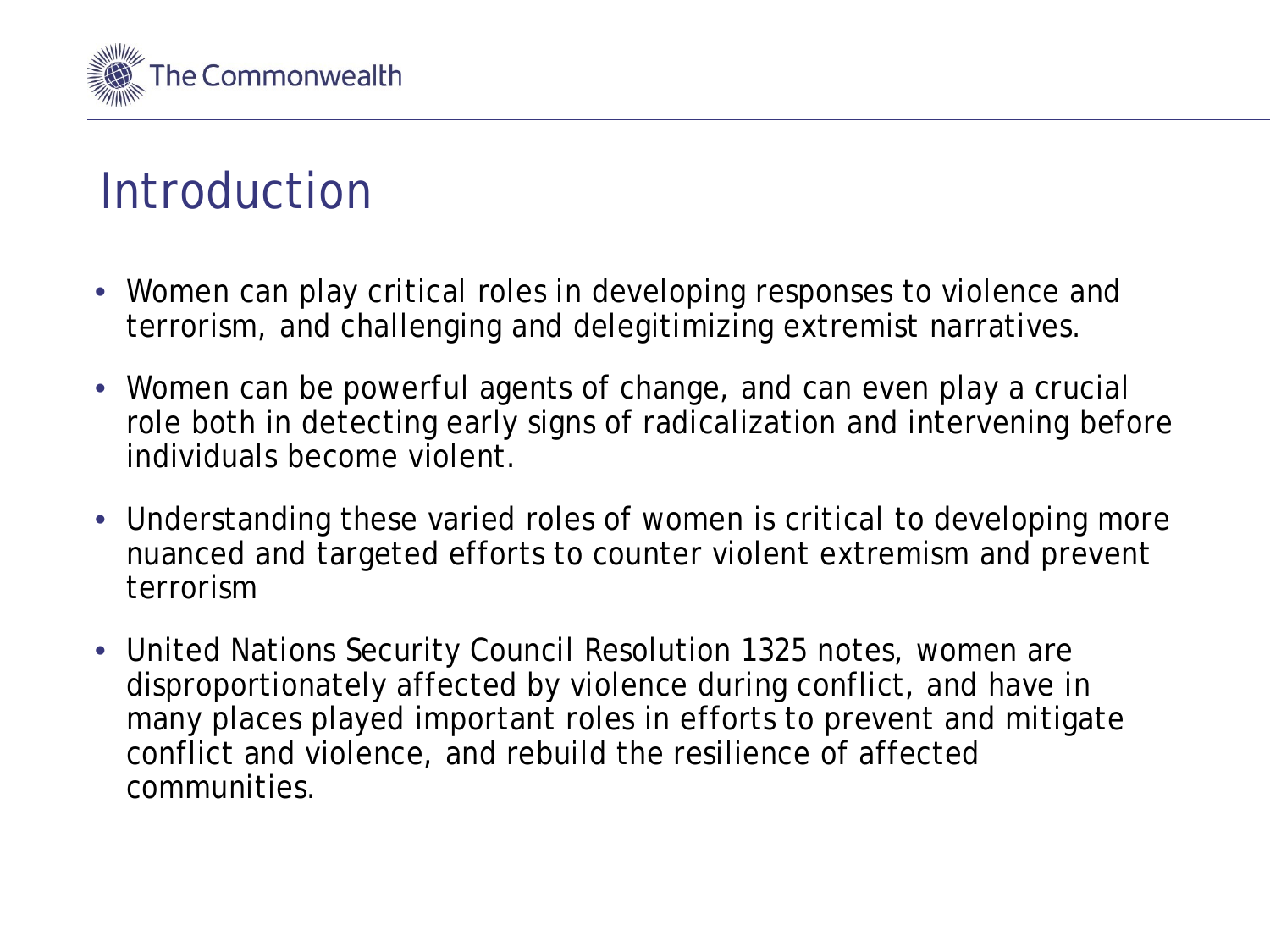

### Why are Women important?

Women are vital to preventing and countering violent extremism (P/CVE):

- Women can be powerful agents of change
- Play a crucial role both in detecting early signs of radicalization and intervening before individuals become violent.
- Women play a number of different roles in both the prevention of violent extremism and its perpetration
- Support development of family commitment in CVE
- Support/empower women, particularly mothers as prevention protagonists
	- Mothers best placed to identify, predict & respond to potential vulnerabilities to VE
	- Offer meaningful counter narratives
	- Humanize impact of terrorism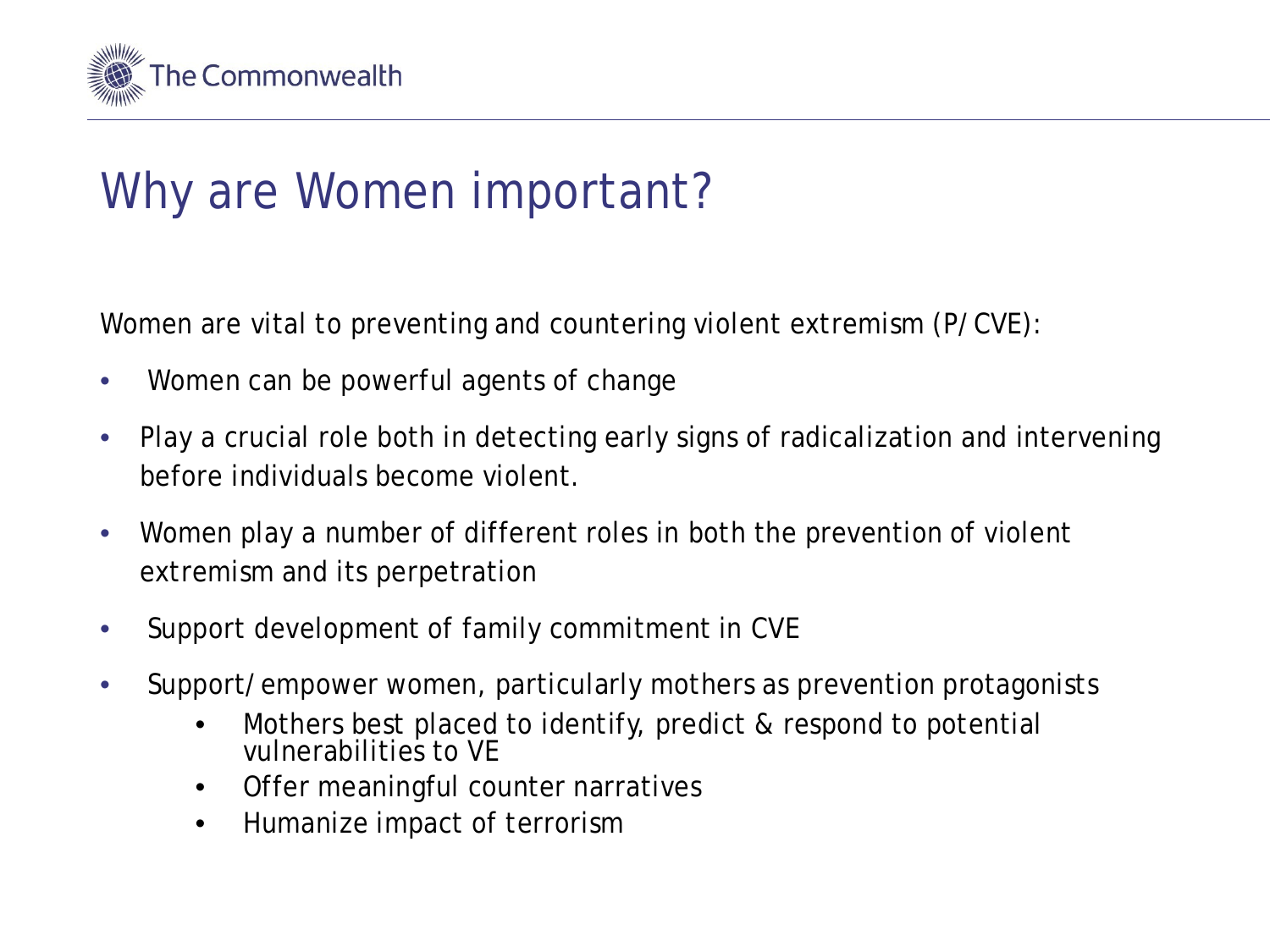

### Supporting Women in P/CVE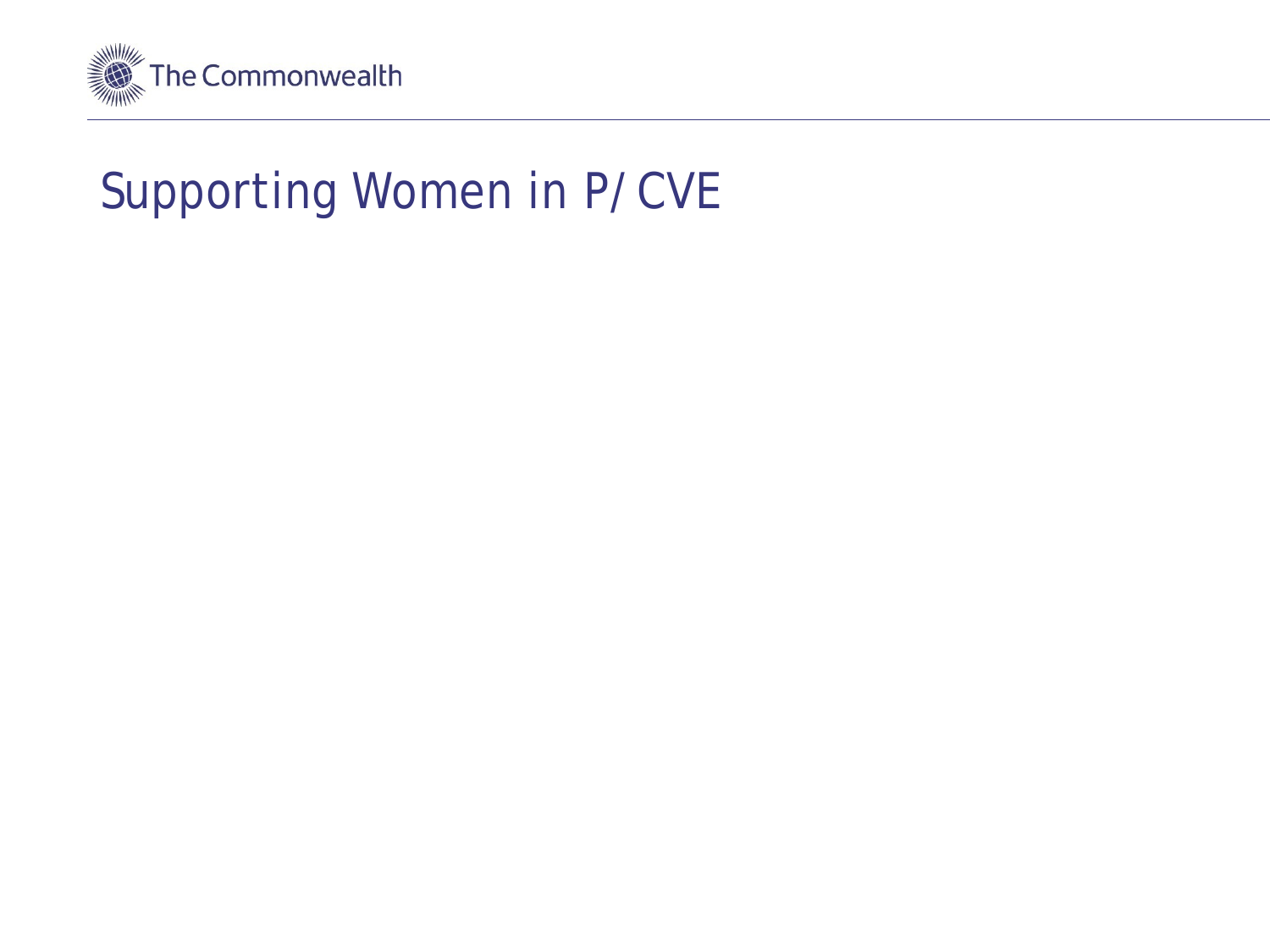## **Developing your programme**

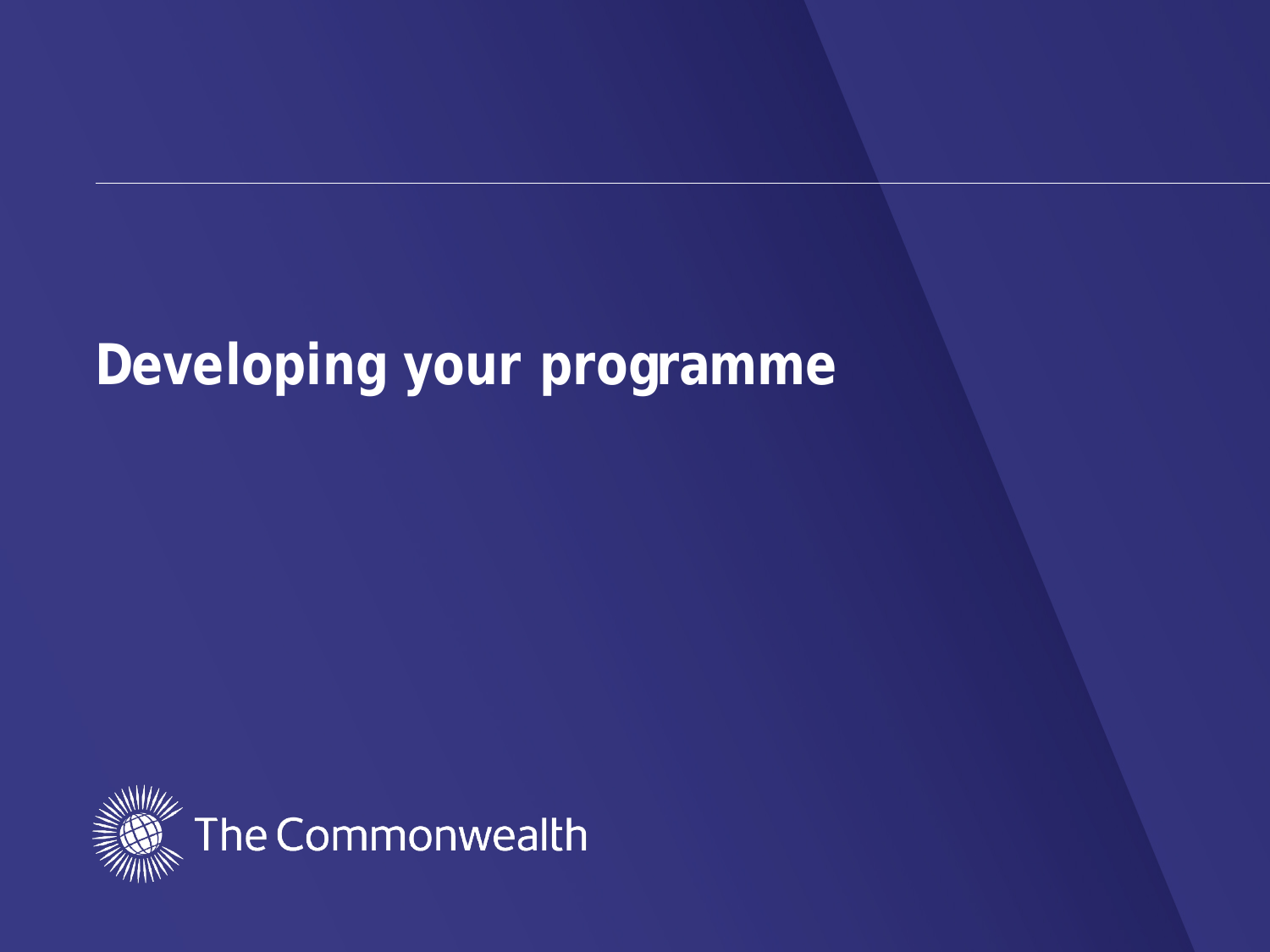

### Role of Women in P/CVE Policy & Programmes

- Women may be well placed to create networks of individuals that are resilient to violent extremism (e.g., mothers and teachers)
- A 'bottom-up' strategy is crucial to engaging with women in CVE efforts
- National Action Plans in support of UNSCR 1325 and related resolutions that relate to Women, Peace & Security, should be better linked & complementary to National CT & CVE strategies
- Engaging women in CVE efforts should be done sensitively and with discretion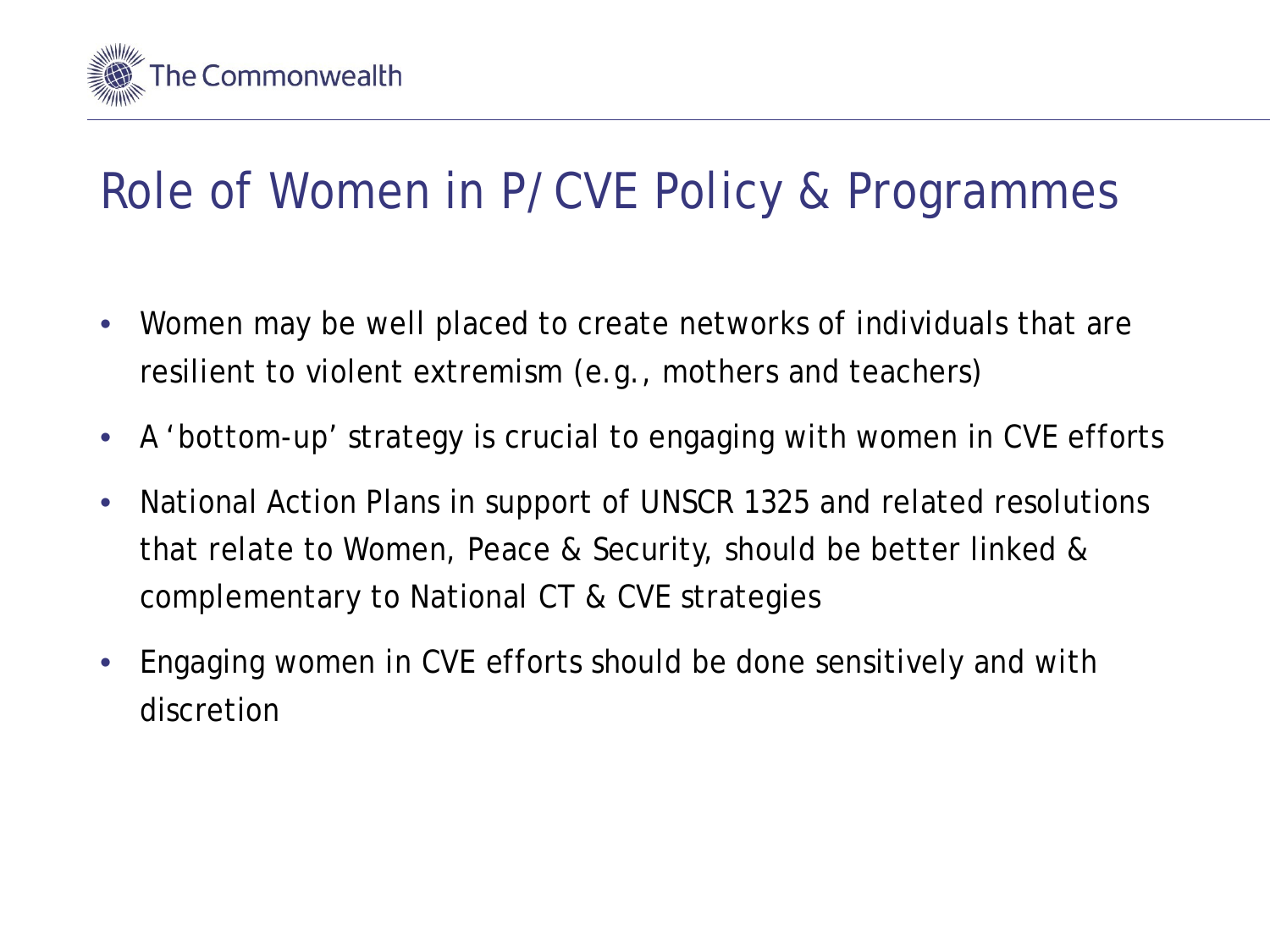### **Points to consider**